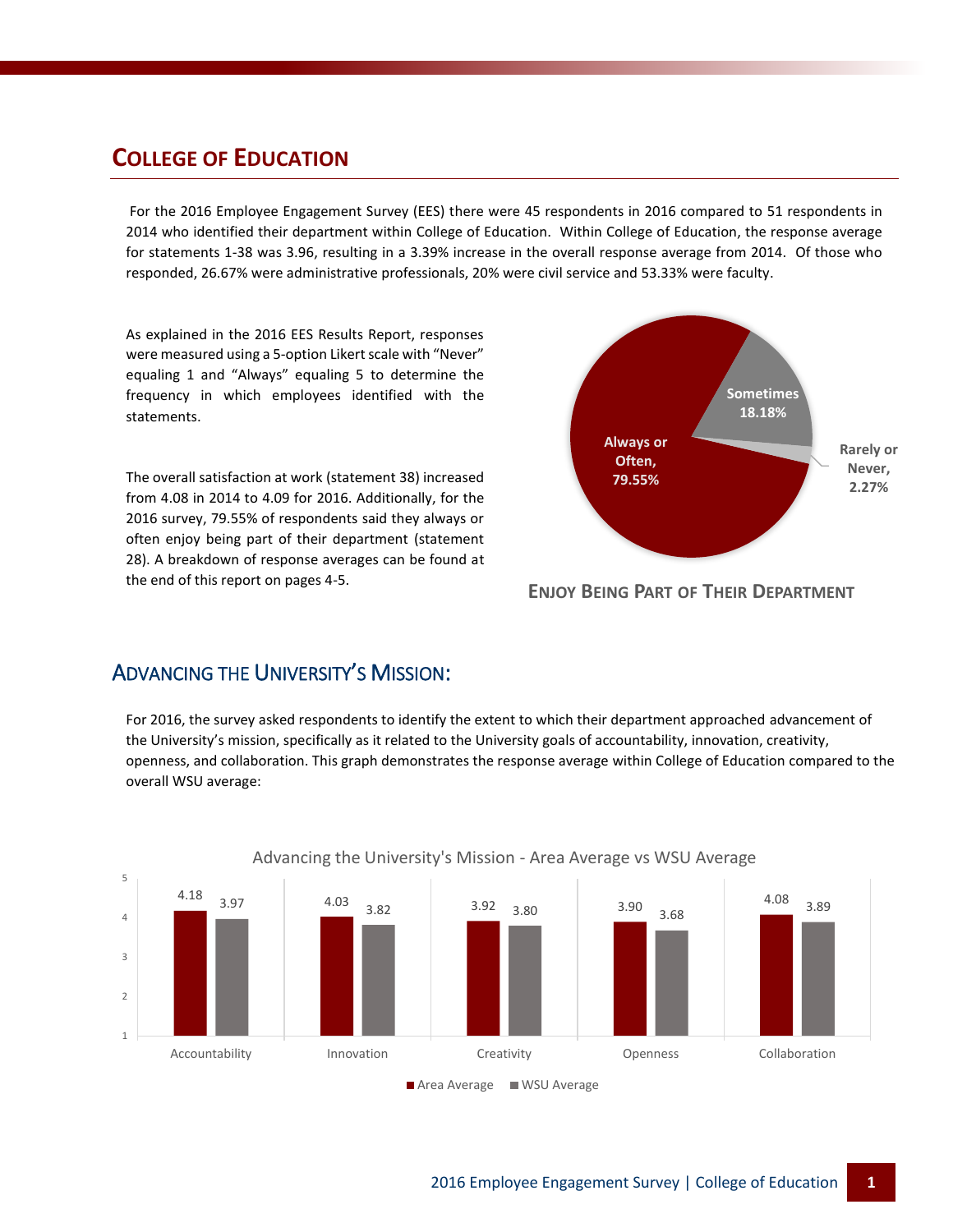#### HIGHEST 2016 AREA RESPONSE AVERAGE:

| <b>Statements</b>                                                 | Area<br><b>Average</b><br>2014 | Area<br>Average<br>2016           | 2016<br><b>WSU</b><br>Average |  |
|-------------------------------------------------------------------|--------------------------------|-----------------------------------|-------------------------------|--|
| I know what is expected of me at work.                            | 4.35                           | 4.55                              | 4.37                          |  |
| I have the technology I need to do my job efficiently.            | 3.96                           | 4.43                              | 4.09                          |  |
| My supervisor treats me with dignity and respect. **              | ۰                              | 4.36                              | 4.29                          |  |
| I have input regarding my teaching opportunities and assignments. | 3.94                           | 4.35                              | 3.86                          |  |
|                                                                   |                                | *Updated for 2016; **New for 2016 |                               |  |

### LOWEST 2016 AREA RESPONSE AVERAGE:

| <b>Statements</b>                                                               | Area<br><b>Average</b><br>2014    | Area<br>Average<br>2016 | 2016<br><b>WSU</b><br><b>Average</b> |
|---------------------------------------------------------------------------------|-----------------------------------|-------------------------|--------------------------------------|
| I am encouraged to engage in Extension opportunities. **                        | $\overline{\phantom{a}}$          | 2.50                    | 2.96                                 |
| I feel appropriately compensated for my level of position. **                   | ۰                                 | 3.24                    | 3.17                                 |
| I feel encouraged to have a good balance between work and personal life.        | 3.36                              | 3.38                    | 3.63                                 |
| I have concerns regarding work climate. **                                      | -                                 | 3.52                    | 3.54                                 |
| My supervisor encourages me to use the University resources available to me. ** |                                   | 3.59                    | 3.47                                 |
|                                                                                 | *Updated for 2016; **New for 2016 |                         |                                      |

## SIGNIFICANT AREA RESPONSE CHANGE (HIGHEST/LOWEST RESPONSE CHANGES):

| <b>Statements</b>                                                         | Area<br>Average<br>2014 | Area<br>Average<br>2016 | Change  |
|---------------------------------------------------------------------------|-------------------------|-------------------------|---------|
| I receive clear information about changes being made within WSU.          | 3.27                    | 3.77                    | $+0.50$ |
| Clear reporting structures are established within my department.          | 3.74                    | 4.23                    | $+0.49$ |
| I have the technology I need to do my job efficiently.                    | 3.96                    | 4.43                    | $+0.47$ |
| I have input regarding my teaching opportunities and assignments.         | 3.94                    | 4.35                    | $+0.41$ |
| A spirit of cooperation and teamwork exists between my co-workers and me. | 3.92                    | 3.71                    | $-0.21$ |

*\*Updated for 2016 ; \*\*New for 2016*

#### UNIVERSITY RESOURCES:

Based on feedback, the 2016 survey added additional statements regarding workplace concerns and employee awareness of WSU resources, specifically those resources related to Workplace Violence, Bullying, State Ethics, Discrimination, Sexual Harassment and Sexual Misconduct. This graph demonstrates the percentage of employees who identified awareness of the following University policies within College of Education:

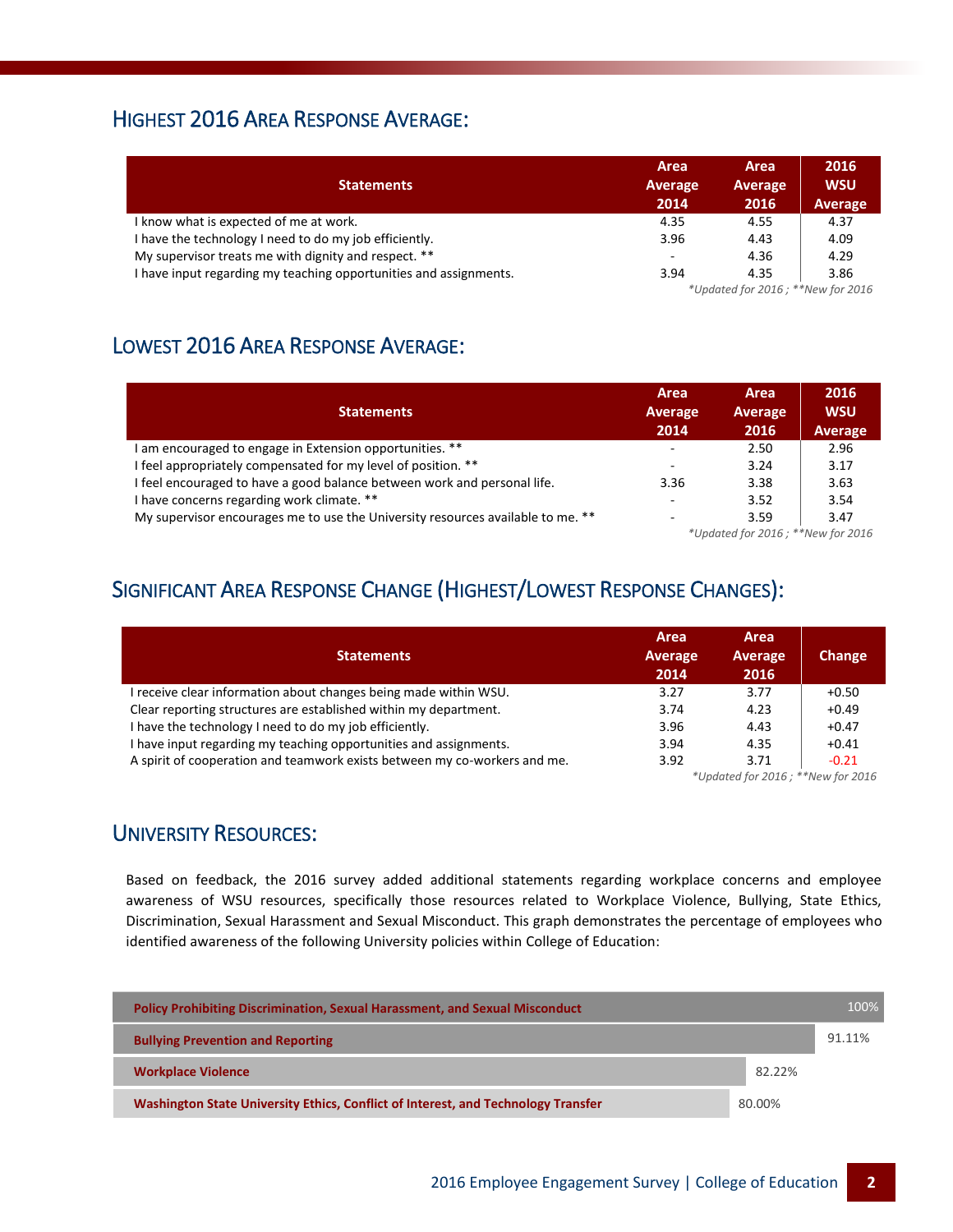### EMPLOYEE FEEDBACK:

At the end of the survey, employees were given the opportunity to provide feedback regarding subjects not addressed in the survey. The following feedback, specifically related to employee perceptions of the workplace, was provided by respondents who identified themselves within College of Education:

- Increased collaboration, goal-setting, and employee feedback and recognition
- Concerns regarding employee classification
- Concerns regarding employee confidentiality
- More support is needed for faculty
- Pay increases needed for classified staff employees
- Workplace climate concerns, specifically regarding discrimination

### ACTION ITEMS:

In reviewing the lowest area response averages and the statements with negative change from 2014 to 2016 in College of Education, initiatives to improve employee engagement and perceptions of the workplace may include, but are not limited to:

- Encourage cooperation and teamwork within the work unit
- Encourage Faculty to engage in Extension opportunities
- Evaluate work climate and encourage employees to communicate concerns
- Identify positions with inappropriate compensation
- Identify ways to encourage work/life balance for employees
- Improve the area's approach to the University's mission of openness
- Improve communication regarding the WSU policies concerning WSU Ethics, Conflict of Interest, and Technology Transfer, and provide employees with resources as appropriate
- Provide employees with resources for workplace climate concerns and encourage the reporting of concerns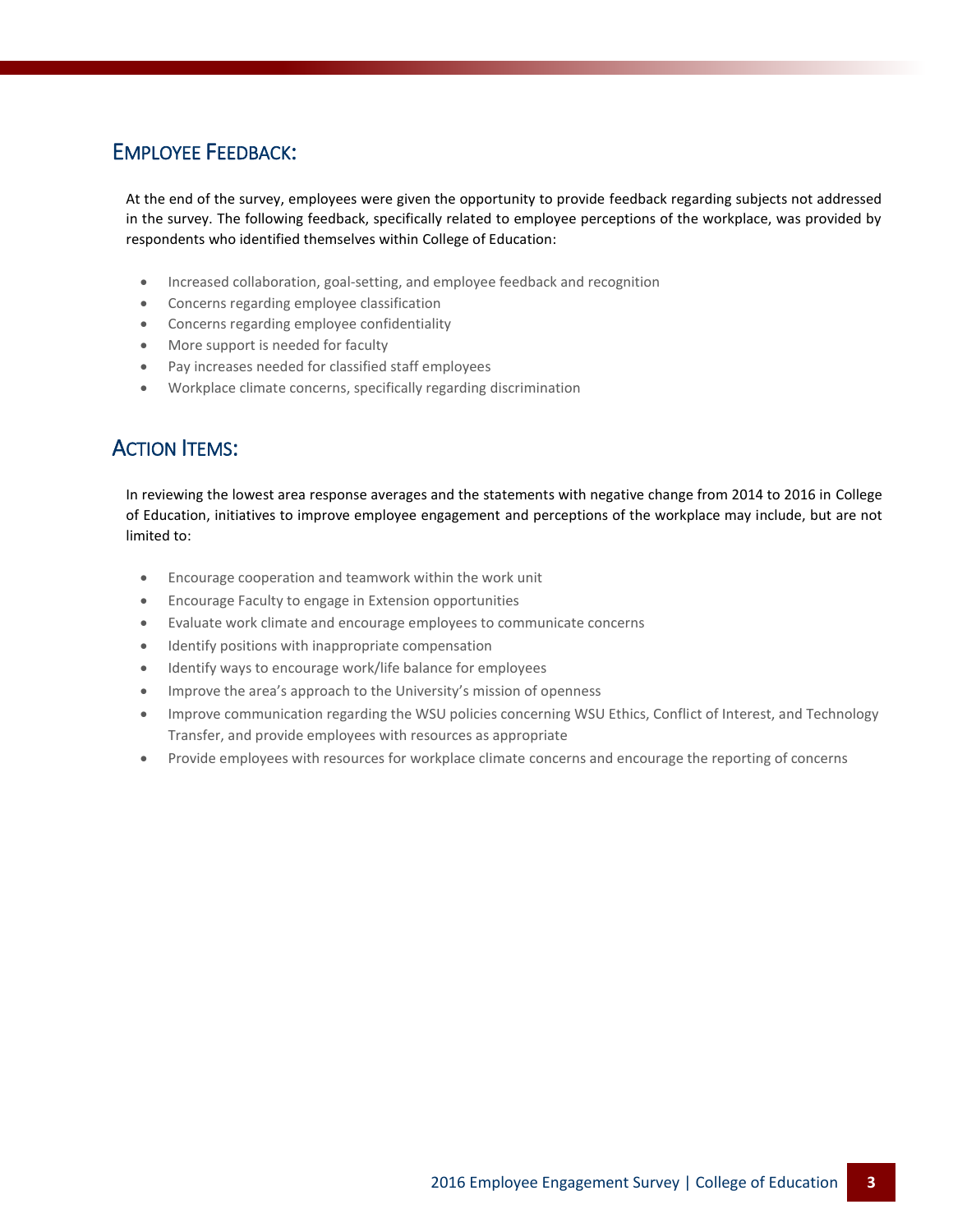### RESPONSE AVERAGE BREAKDOWN:

|                |                                                                                                         | <b>Area Average</b>      |      | <b>WSU Average</b>       |      |
|----------------|---------------------------------------------------------------------------------------------------------|--------------------------|------|--------------------------|------|
|                |                                                                                                         |                          | 2016 | 2014                     | 2016 |
|                | # of Respondents                                                                                        | 51                       | 45   | 1891                     | 1958 |
|                | <b>Overall Average</b>                                                                                  | 3.83                     | 3.96 | 3.72                     | 3.81 |
|                | SECTION 1: Do employees feel they have what is needed to do their job?                                  |                          |      |                          |      |
| $\mathbf{1}$   | I know what is expected of me at work.                                                                  | 4.35                     | 4.55 | 4.38                     | 4.37 |
| $\overline{2}$ | I receive the information I need to perform my job.                                                     | 4.06                     | 4.27 | 4.06                     | 4.03 |
| 3              | I have the resources and training to do my job effectively.*                                            | 3.94                     | 4.16 | 3.99                     | 4.00 |
|                |                                                                                                         |                          |      |                          |      |
| 4              | I have the technology I need to do my job efficiently.                                                  | 3.96                     | 4.43 | 4.15                     | 4.09 |
|                | SECTION 2: Do employees feel they are valued?                                                           |                          |      |                          |      |
| 5              | I am recognized for doing a good job.                                                                   | 3.73                     | 3.69 | 3.41                     | 3.50 |
| 6              | My supervisor values me and the work I do.                                                              | 4.02                     | 4.11 | 3.84                     | 3.93 |
| 7              | I feel encouraged to have a good balance between work and personal life.                                | 3.36                     | 3.38 | 3.41                     | 3.63 |
| 8              | I feel appropriately compensated for my level of position. **                                           | $\Box$                   | 3.24 | $\Box$                   | 3.17 |
|                | SECTION 3: Do employees feel they provide individual contributions?                                     |                          |      |                          |      |
| 9              | I am encouraged to develop myself professionally.                                                       | 3.73                     | 3.73 | 3.44                     | 3.59 |
| 10             | I am encouraged to provide input on decisions impacting my work.                                        | 3.78                     | 3.82 | 3.54                     | 3.64 |
| 11             | I am encouraged to come up with better ways of doing things.                                            | 3.61                     | 3.78 | 3.56                     | 3.72 |
| 12             | I am given opportunities to be innovative or creative. **                                               | $\blacksquare$           | 3.77 | $\Box$                   | 3.69 |
| 13             | I am given opportunities to be collaborative. **                                                        | $\overline{\phantom{a}}$ | 4.00 | $\overline{\phantom{a}}$ | 3.78 |
|                | SECTION 4: Do employees feel connected to their co-workers?                                             |                          |      |                          |      |
| 14             | A spirit of cooperation and teamwork exists between my co-workers and me.                               | 3.92                     | 3.71 | 3.85                     | 3.88 |
| 15             | Knowledge and information sharing is practiced between my co-workers and me.                            | 3.76                     | 3.71 | 3.80                     | 3.84 |
| 16             | Those around me are committed to doing quality work.                                                    | 4.24                     | 4.16 | 4.12                     | 4.10 |
| 17             | I have positive interactions with my co-workers. **                                                     | $\blacksquare$           | 4.22 | $\Box$                   | 4.19 |
| 18             | I enjoy the work climate that exists between my co-workers and me. **                                   | $\overline{\phantom{m}}$ | 4.02 | $\blacksquare$           | 4.00 |
|                | SECTION 5: Do employees feel satisfied with their supervisor? **                                        |                          |      |                          |      |
|                |                                                                                                         |                          |      |                          |      |
| 19             | My supervisor gives me ongoing feedback to help me improve my performance.*                             | 3.61                     | 3.77 | 3.29                     | 3.45 |
| 20             | My supervisor encourages a positive work climate. **                                                    | ÷.                       | 3.93 | $\overline{\phantom{a}}$ | 3.90 |
| 21             | My supervisor promotes open communication and feedback. **                                              | $\overline{\phantom{a}}$ | 4.05 | $\blacksquare$           | 3.90 |
| 22             | My supervisor treats me with dignity and respect. **                                                    | $\overline{\phantom{a}}$ | 4.36 | $\blacksquare$           | 4.29 |
|                | SECTION 6: Do employees feel connected to their department?                                             |                          |      |                          |      |
| 23             | Clear reporting structures are established within my department.                                        | 3.74                     | 4.23 | 3.79                     | 3.87 |
| 24             | I receive clear information about changes being made within my department.                              | 3.64                     | 3.75 | 3.32                     | 3.43 |
| 25             | I know how my department measures success.                                                              | 3.45                     | 3.60 | 3.26                     | 3.41 |
| 26             | I know how my work contributes to the success of my department.                                         | 3.82                     | 3.98 | 3.84                     | 3.92 |
| 27             | My department demonstrates support for a diverse workforce.                                             | 4.10                     | 4.19 | 4.00                     | 4.08 |
| 28             | I enjoy being part of my department.                                                                    | 4.04                     | 4.18 | 3.96                     | 4.00 |
|                |                                                                                                         |                          |      |                          |      |
|                | Rate the extent to which your department approaches the following to advance the University Mission: ** |                          |      |                          |      |
| 29             | Accountability                                                                                          |                          | 4.18 |                          | 3.97 |
| 30             | Innovation                                                                                              |                          | 4.03 | $\blacksquare$           | 3.82 |
| 31             | Creativity                                                                                              |                          | 3.92 | ÷.                       | 3.80 |
| 32             | Openness                                                                                                | $\overline{\phantom{m}}$ | 3.90 | $\overline{\phantom{a}}$ | 3.68 |
| 33             | Collaboration                                                                                           | $\overline{\phantom{m}}$ | 4.08 | ÷,                       | 3.89 |
|                | SECTION 7: Do employees feel connected to WSU as a whole?                                               |                          |      |                          |      |
|                | I am encouraged to improve work processes to benefit students and other University                      |                          |      |                          |      |
| 34             | constituents or colleagues.*                                                                            | 3.89                     | 3.77 | 3.71                     | 3.70 |
| 35             | I receive clear information about changes being made within my college or area.                         | 3.47                     | 3.69 | 3.18                     | 3.29 |
| 36             | I receive clear information about changes being made within WSU.                                        | 3.27                     | 3.77 | 3.16                     | 3.33 |
| 37             | I enjoy being part of Washington State University.                                                      | 4.06                     | 4.20 | 4.07                     | 4.08 |
| 38             | Overall, I am satisfied at work.                                                                        | 4.08                     | 4.09 | 3.84                     | 3.86 |
|                | EMPLOYEE RESOURCES: Are employees aware of WSU resources or do they have concerns in the workplace? **  |                          |      |                          |      |
|                | I am comfortable with utilizing University resources. **                                                | $\mathbb{L}$             | 4.05 | $\overline{\phantom{a}}$ | 3.75 |
|                | My supervisor encourages me to use the University resources available to me. **                         | $\overline{\phantom{a}}$ | 3.59 | $\blacksquare$           | 3.47 |
|                | I have concerns regarding work climate. **                                                              |                          | 3.52 |                          | 3.54 |
|                |                                                                                                         |                          |      | $\overline{\phantom{a}}$ |      |
|                | I feel comfortable bringing work climate concerns to my supervisor. **                                  |                          | 3.83 | $\blacksquare$           | 3.77 |

 *\*Updated for 2016 ; \*\*New for 2016*